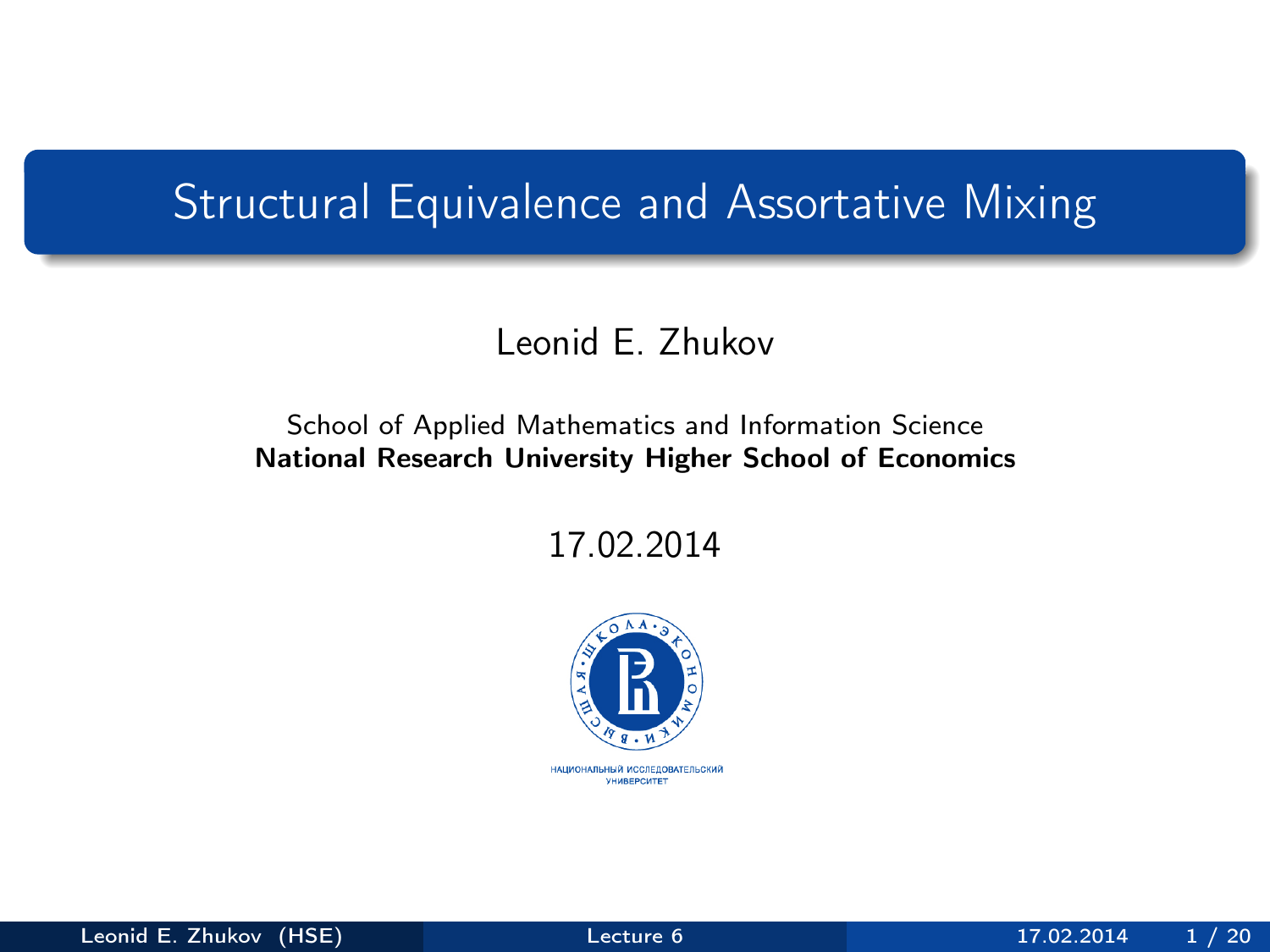# Patterns of relations

• Equivalence of positions and roles



Equivalnce classes:

- **1** structural equivalence (same relationships to other nodes):
	- $\{A\}, \{B\}, \{C\}, \{D\}, \{E, F\}, \{G\}, \{H, I\}$
- <sup>2</sup> automorphic equivalence (parallel structures):  ${A}, {C}, {G}, {B}, D, {E, F, H, I}$
- <sup>3</sup> regular equivalence (identical patterns of ties with other classes):  ${A}, {E, F, G, H, I}, {B, C, D}$
- Approximate equivalence, similarity between nodes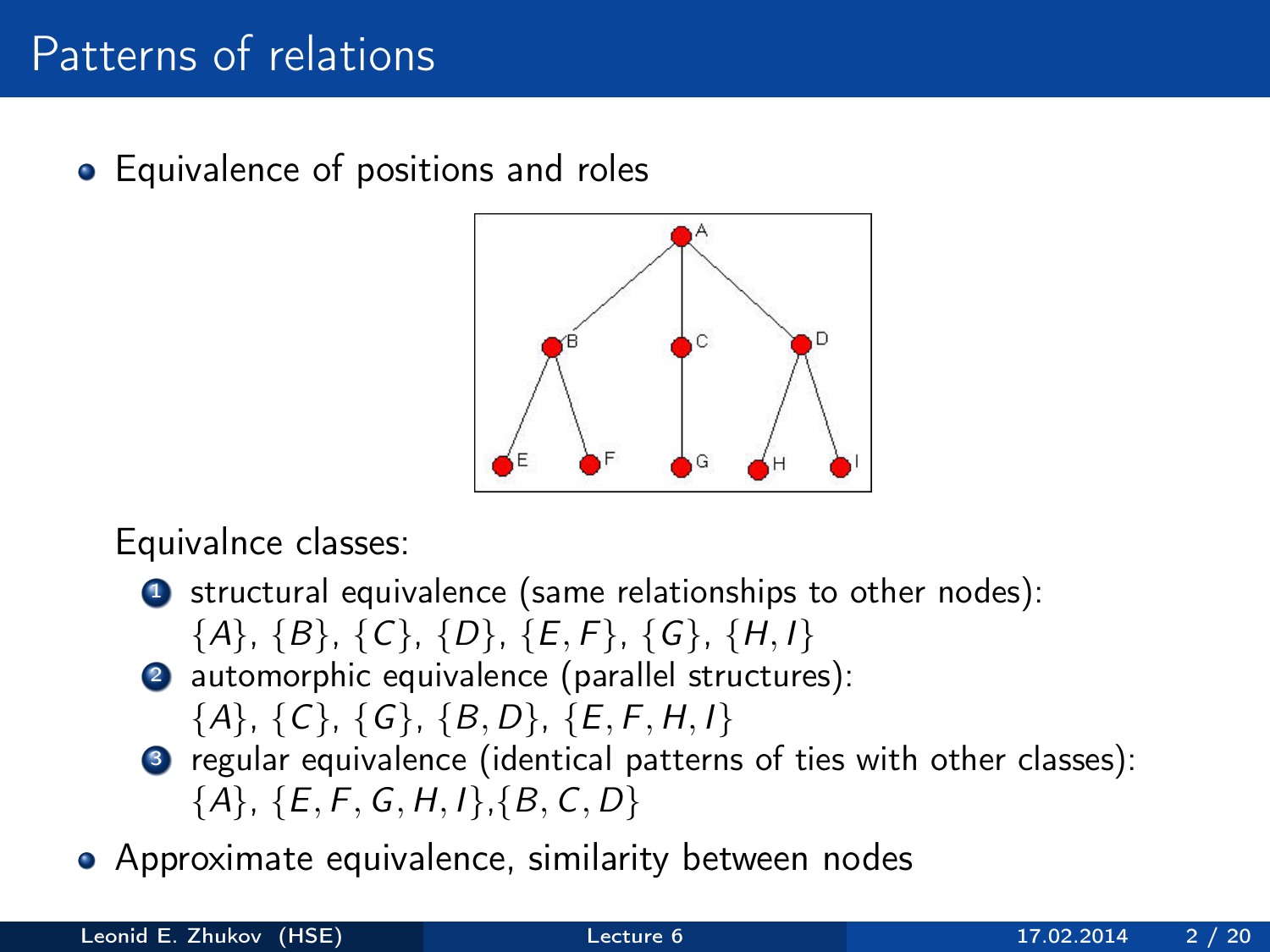## Definition

Structural equivalence: two vertices are structurally equivalent if their respective sets of in-neighbors and out-neighbors are the same



|   |              |          |                | u1 u2 v1 v2 w |   |
|---|--------------|----------|----------------|---------------|---|
|   |              | u1 0 0 1 |                | $1 \quad$     | Ω |
|   |              | u2 0 0 1 |                | 1             | 0 |
|   |              | $v1$ 0 0 | $\overline{0}$ | 1             | 1 |
|   | $v2 \quad 0$ |          | $0\quad 1$     | 0             | 1 |
| W | 0.           | $\Omega$ | 0              | 0             | 0 |

rows and columns of adjacency matrix of structually equivalent nodes are identical, "connect to the same neighbors"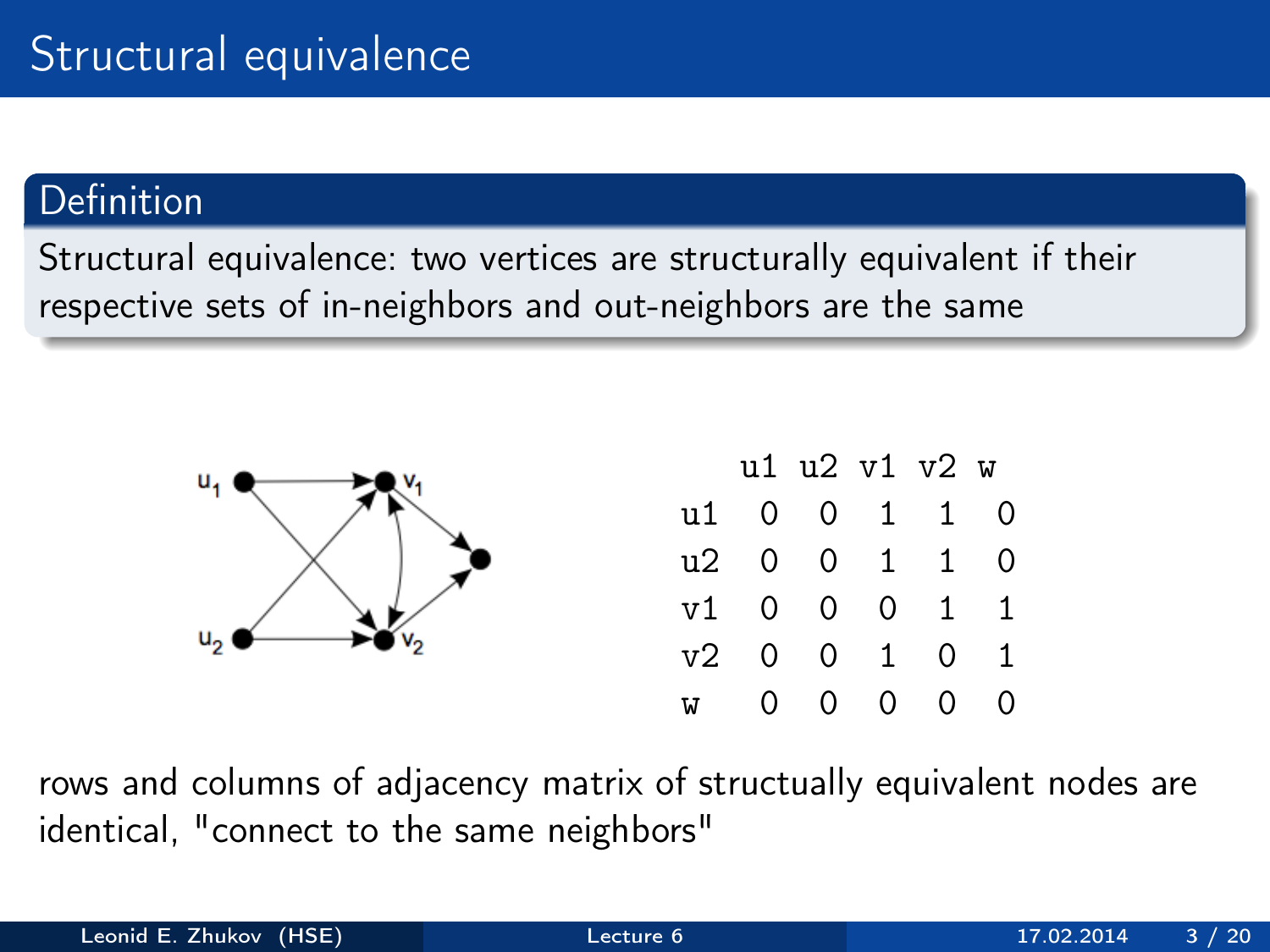## Approximate equvivalence

- $\bullet$  Unweighted graph binary matrix, only  $0/1$
- **Eucledean distance between vectors**

$$
d(v_i, v_j) = \sqrt{\sum_k ((A_{ik} - A_{jk})^2 + (A_{ki} - A_{kj})^2)}
$$

Hamming distance - number of positions where vectors are different (Manhattan distance for binary matrix)

$$
h(v_i,v_j)=\sum_k|A_{ik}-A_{jk}|
$$

|                         |       |               | $\mathbf{1}$ |                                |
|-------------------------|-------|---------------|--------------|--------------------------------|
| $0 \\ 1 \\ 0 \\ 1 \\ 1$ | 10101 | 0<br>10<br>10 |              | $\frac{1}{0}$<br>$\frac{0}{0}$ |
|                         |       |               | 0101         |                                |
|                         |       |               |              |                                |
|                         |       |               |              |                                |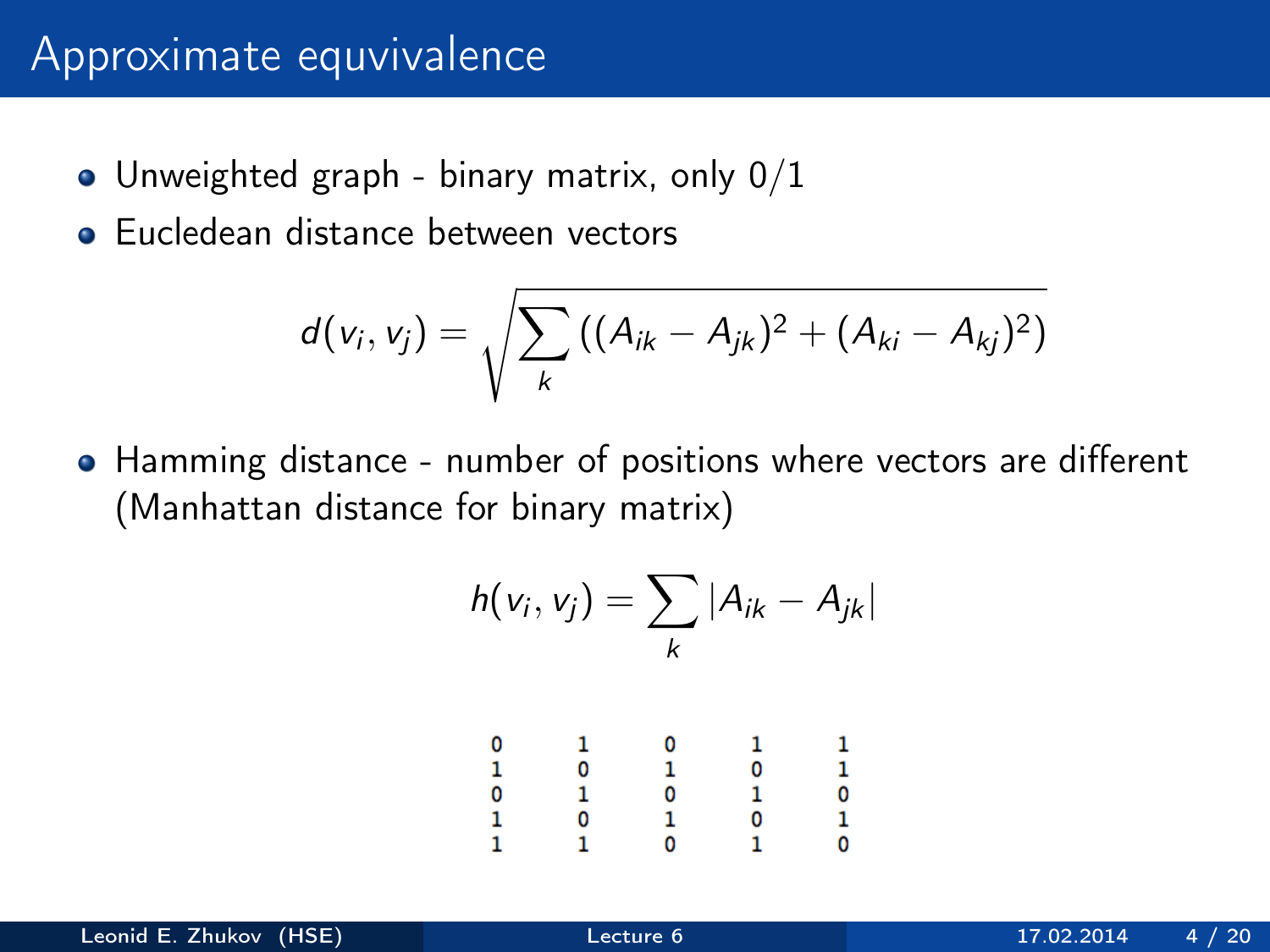Unweighted undirected graph (binary matrix, only 0 and 1)

$$
\bullet \ \ A_{ik}=A_{ki}
$$

$$
\bullet \ \sum_k A_{ik}^2 = \sum_k A_{ik} = k_i
$$

• 
$$
n_{ij} = \sum_{k} A_{ik} A_{kj} = (A^2)_{ij}
$$
 - number of shared neighbors

$$
\bullet \ \langle A_i \rangle = \frac{1}{n} \sum_k A_{ik} = \frac{k_i}{n}
$$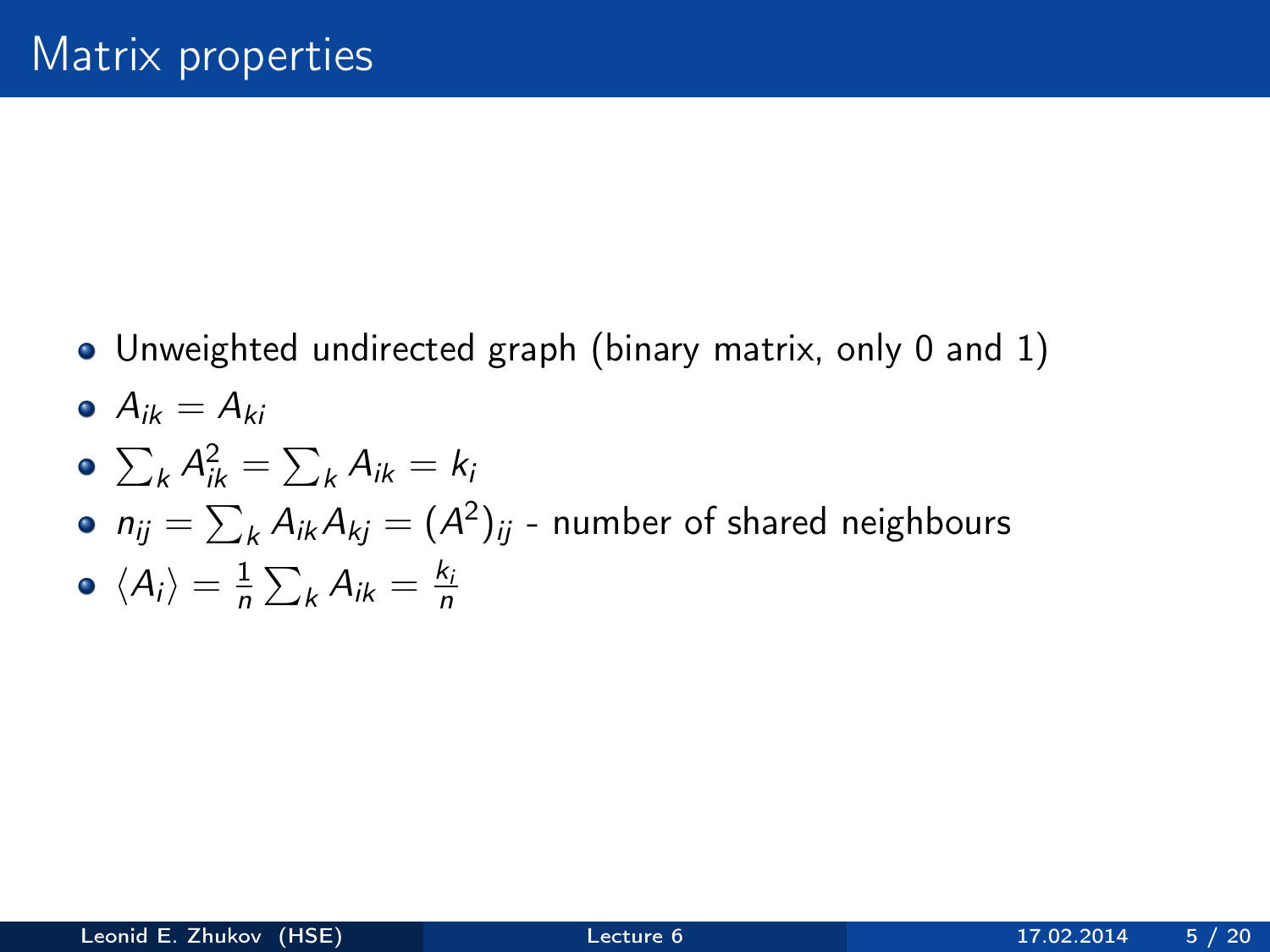• Maximal possible:

$$
max(d_{ij}^2)=k_i+k_j
$$

Normalized Hamming distance:

$$
d_{ijN}^2 = \frac{d_{ij}^2}{k_i + k_j} = \frac{\sum_k (A_{ik}^2 - 2A_{ik}A_{jk} + A_{jk}^2)}{k_i + k_j} = 1 - \frac{2n_{ij}}{k_i + k_j}
$$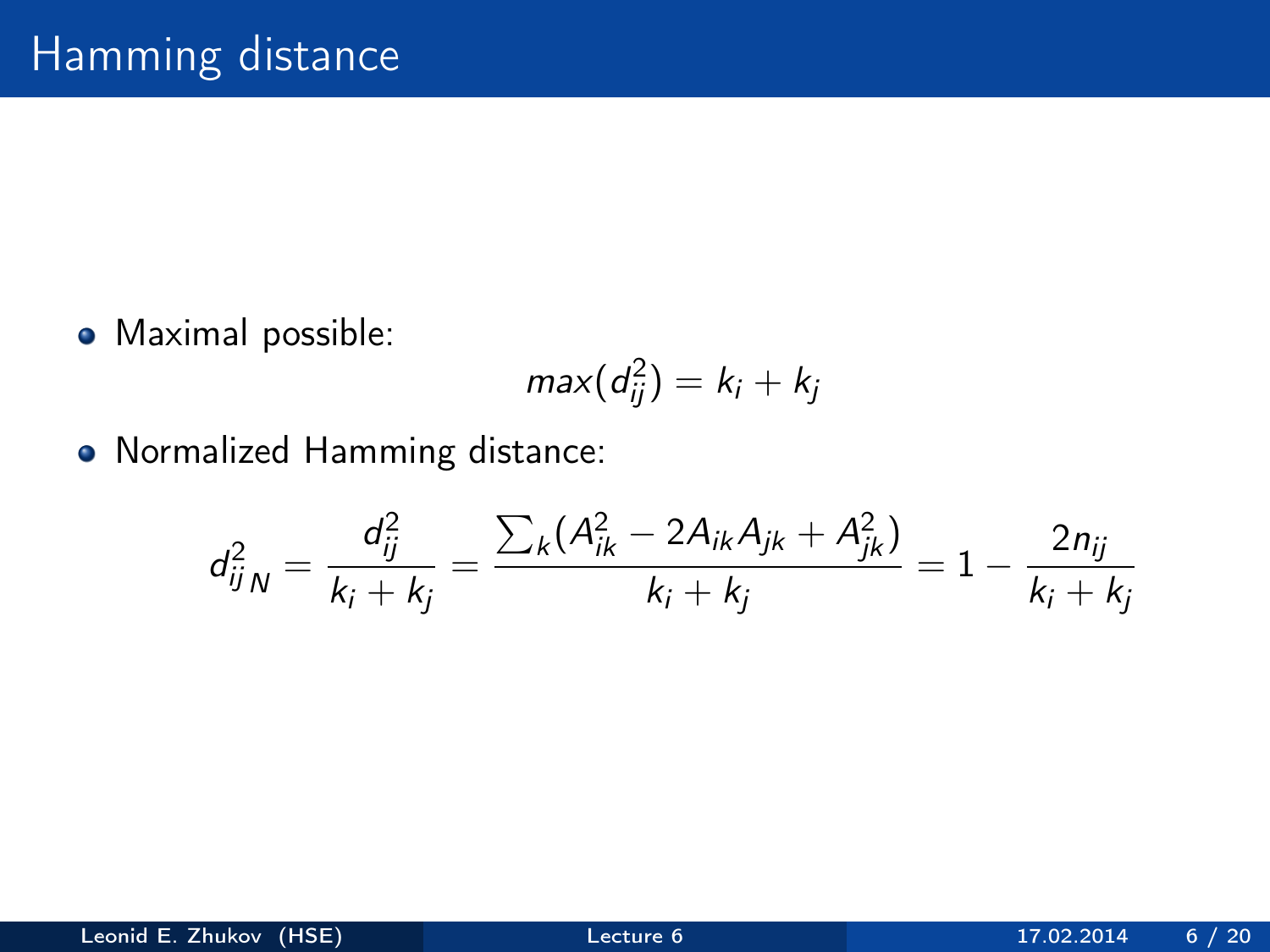$\bullet$  Cosine similarity (vectors in *n*-dim space)

$$
\sigma(v_i, v_j) = \cos(\theta_{ij}) = \frac{v_i v_j}{\|v_i\| \|v_j\|} = \frac{\sum_k A_{ik} A_{kj}}{\sqrt{\sum A_{ik} A_{ki}} \sqrt{\sum A_{jk} A_{kj}}} = \frac{n_{ij}}{\sqrt{k_i k_j}}
$$

• Jaccard similarity

$$
J(v_i, v_j) = \frac{|\mathcal{N}(v_i) \cap \mathcal{N}(v_j)|}{|\mathcal{N}(v_i) \cup \mathcal{N}(v_j)|}
$$

**Pearson correlation coefficient:** 

$$
r_{ij} = \frac{\sum_{k} (A_{ik} - \langle A_i \rangle)(A_{jk} - \langle A_j \rangle)}{\sqrt{\sum_{k} (A_{ik} - \langle A_i \rangle)^2} \sqrt{\sum_{k} (A_{jk} - \langle A_j \rangle)^2}} = \frac{n_{ij} - \frac{k_i k_j}{n}}{\sqrt{k_i - \frac{k_i^2}{n}} \sqrt{k_j - \frac{k_i^2}{n}}}
$$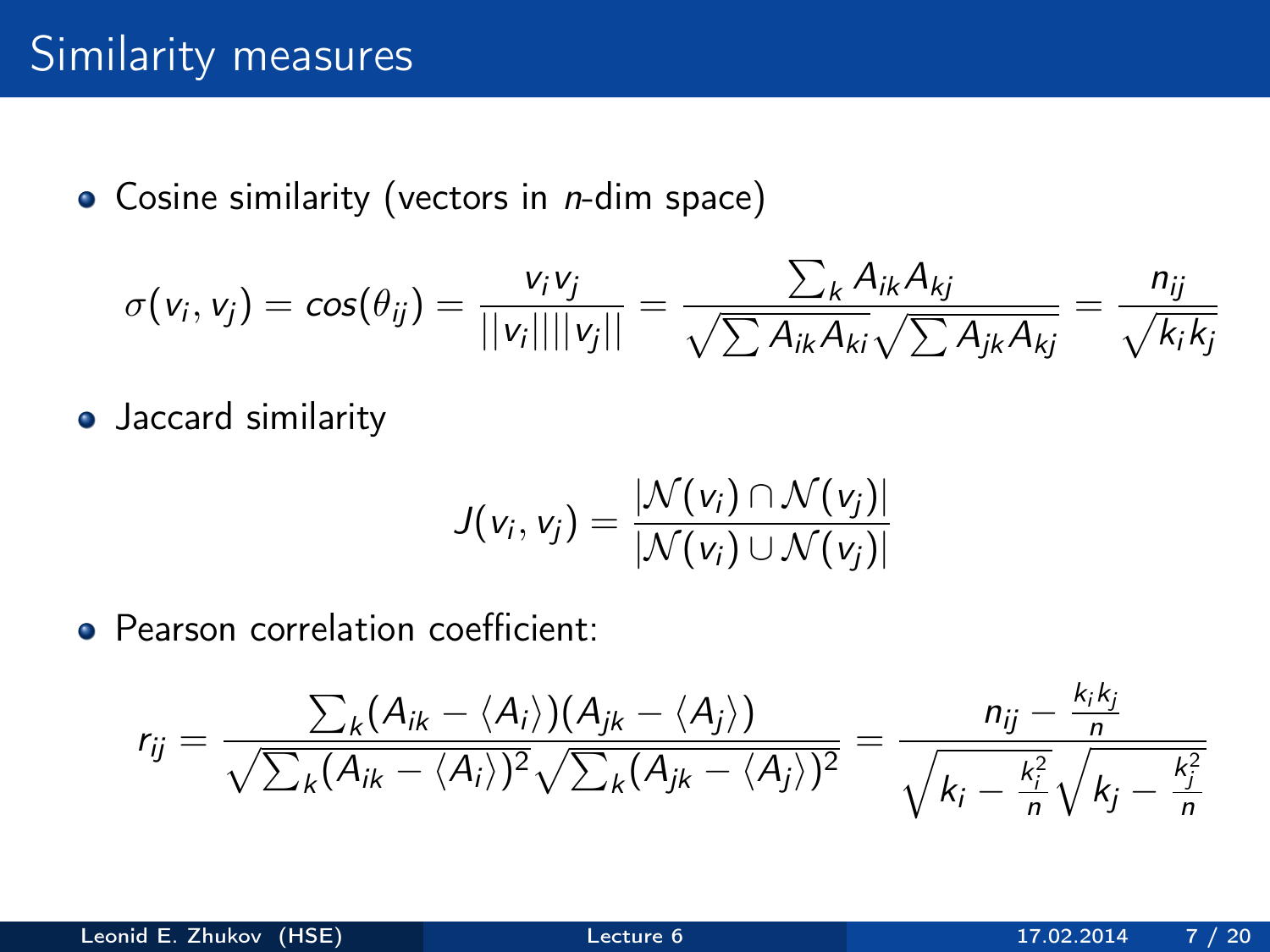



## Graph Similarity matrix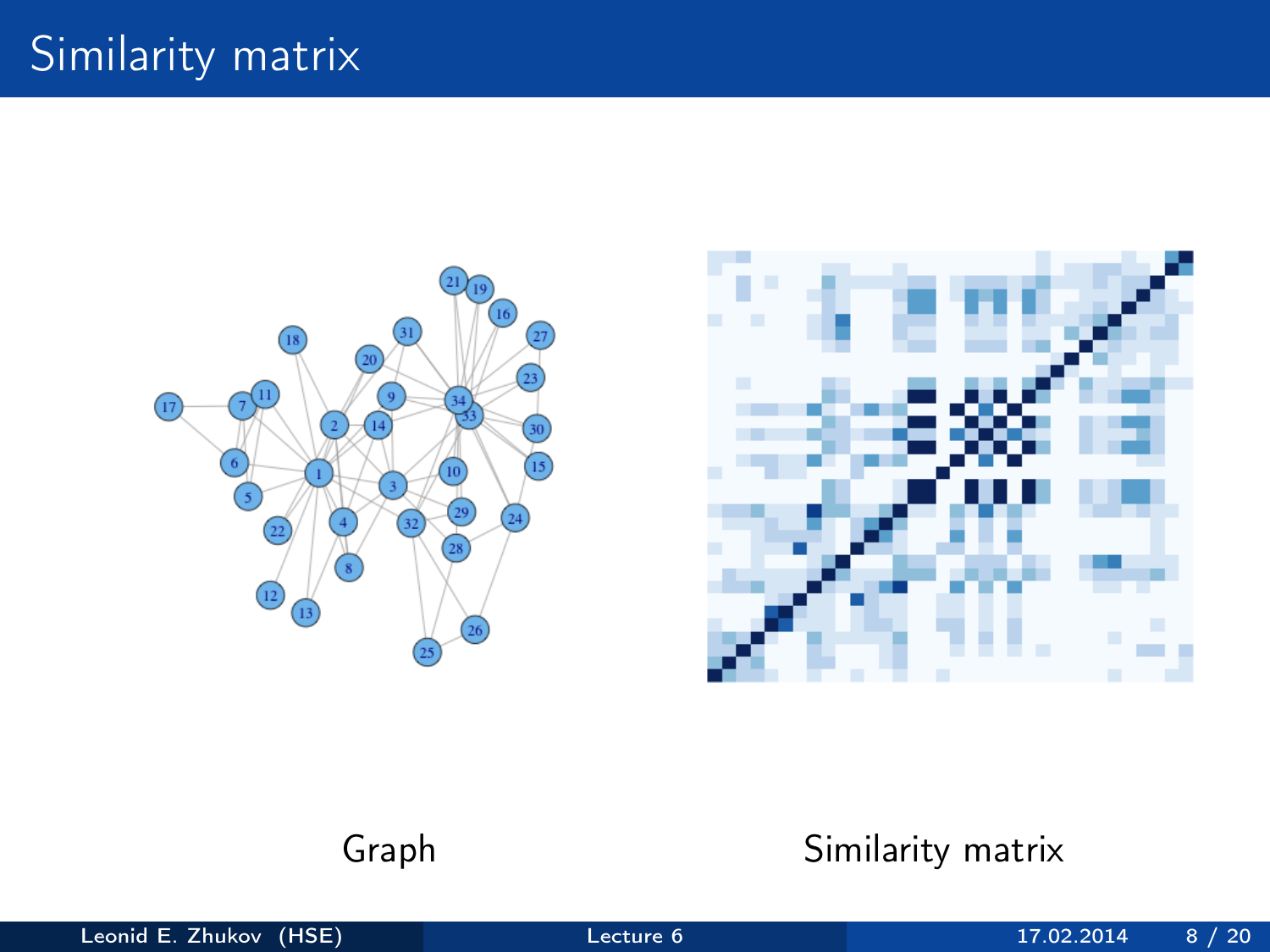Two graphs are isomorphic if there exists a one-to-one mapping of nodes, such that for every edge in one graph, there is a uniqe edge in another graph between the corresponding mapped vertices ( "the same structure")

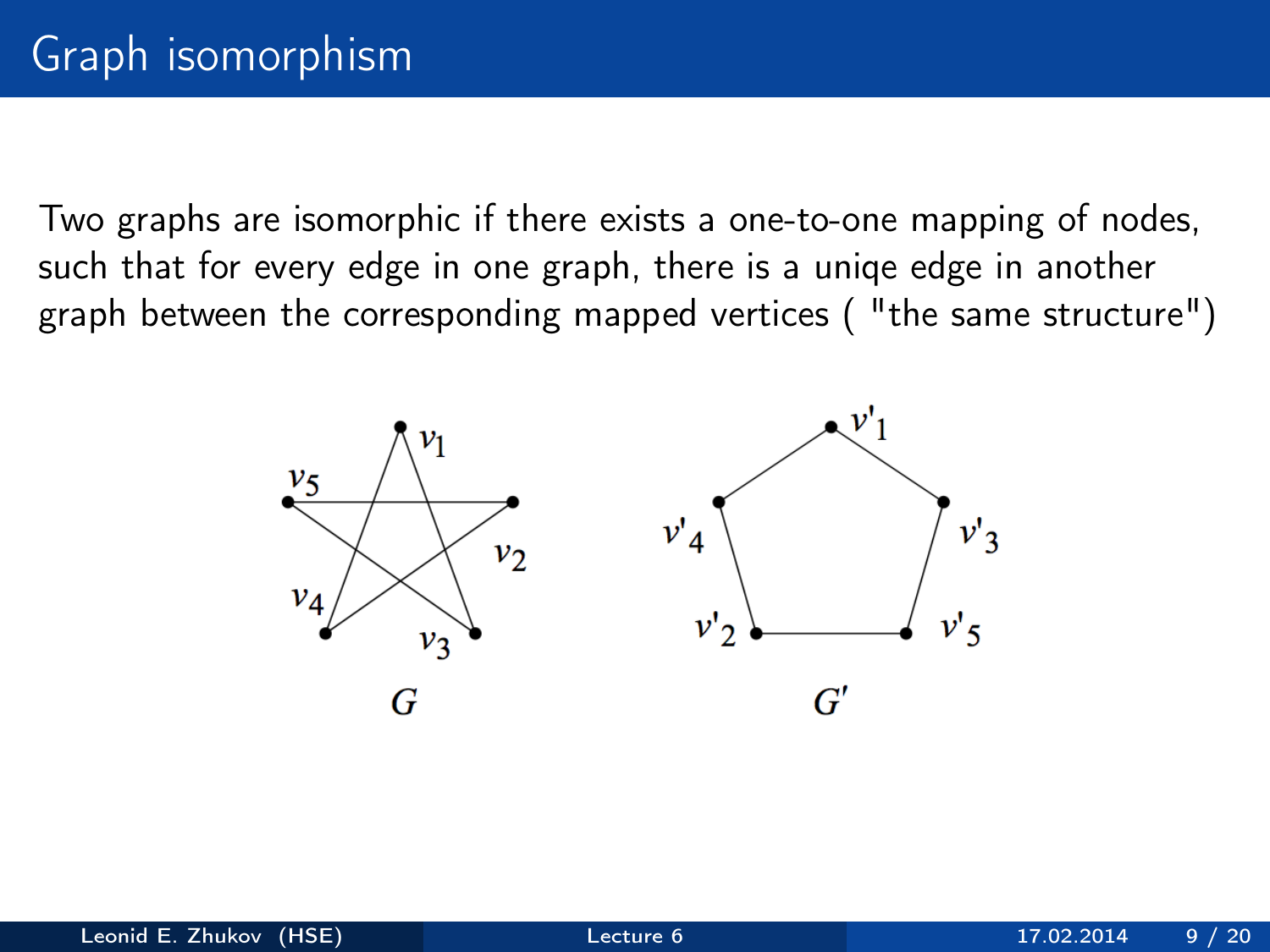Automorhism is a one-to-one mapping of nodes, such that for every edge in the graph, there is unique edge between the corresponding mapped vertices. This is a form of graph symmetry, isomorphism to istelf.

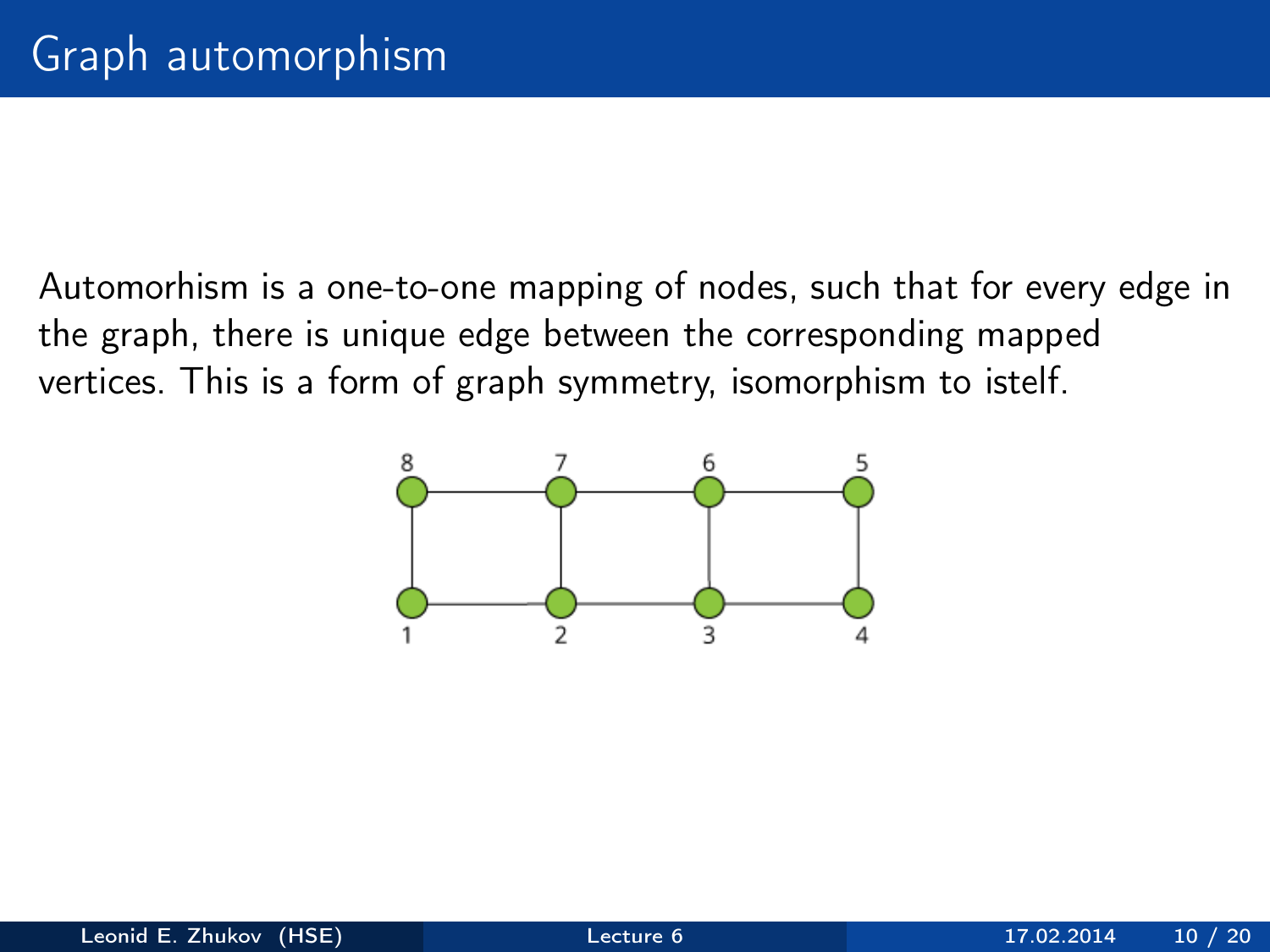## **Definition**

Two vertices are automorphically equivalent if there exist an automorphic mapping interchanging these nodes.

All vertcies relabeled forming isomorphic graph with two interchanged. All distance between nodes are preserved

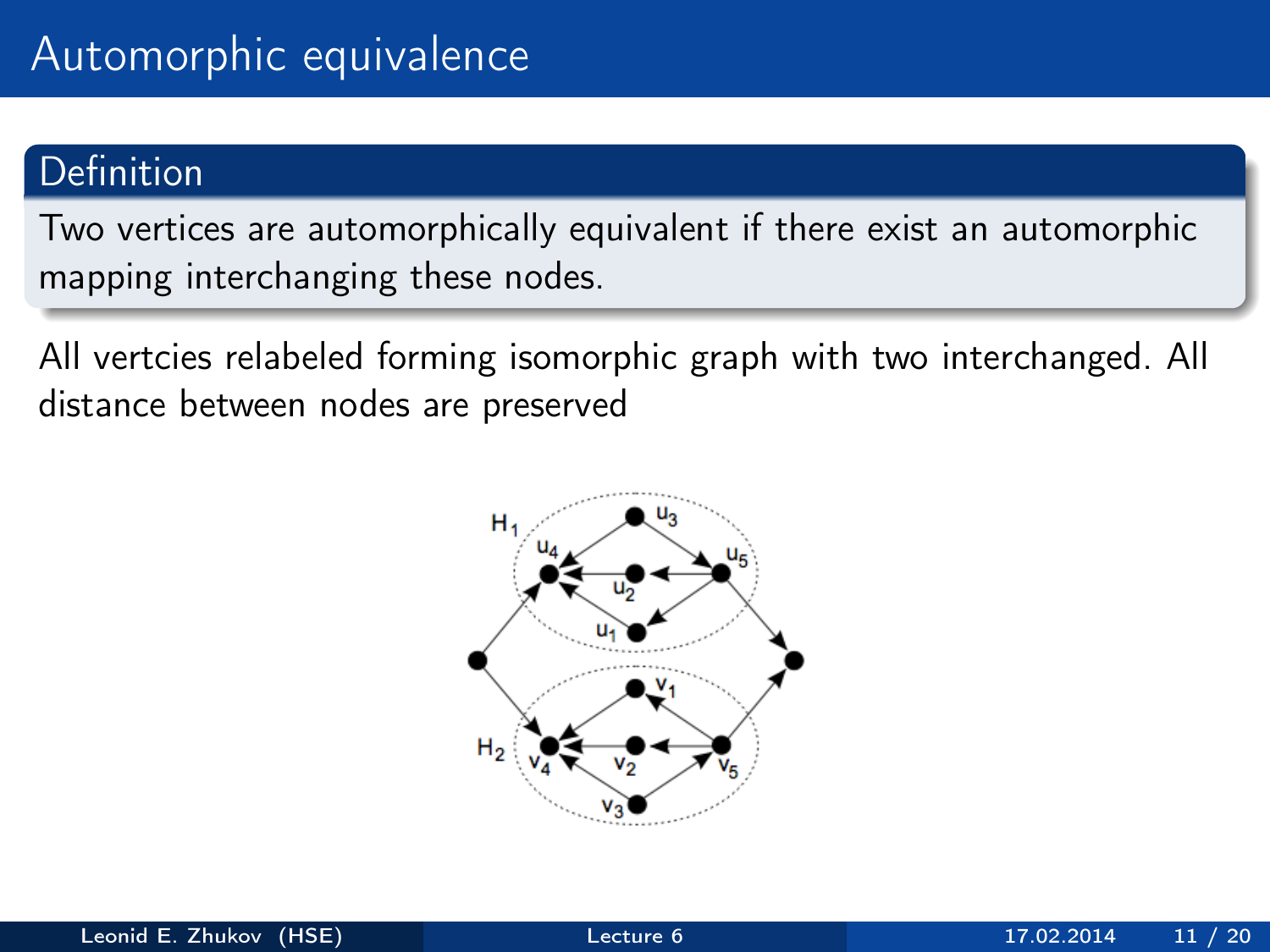# Regular equivalence

## Definition

Regular equivalence: Two vertices are regularly equivalent if they are equally related to equivalent others.



when coloring, connected to the nodes of the same color

 $\bullet$   $\sigma_{ii}$  - similarity score

$$
\sigma_{ij} = \alpha \sum_{k,l} A_{ik} A_{jl} \sigma_{kl}
$$

"connect to the same colors"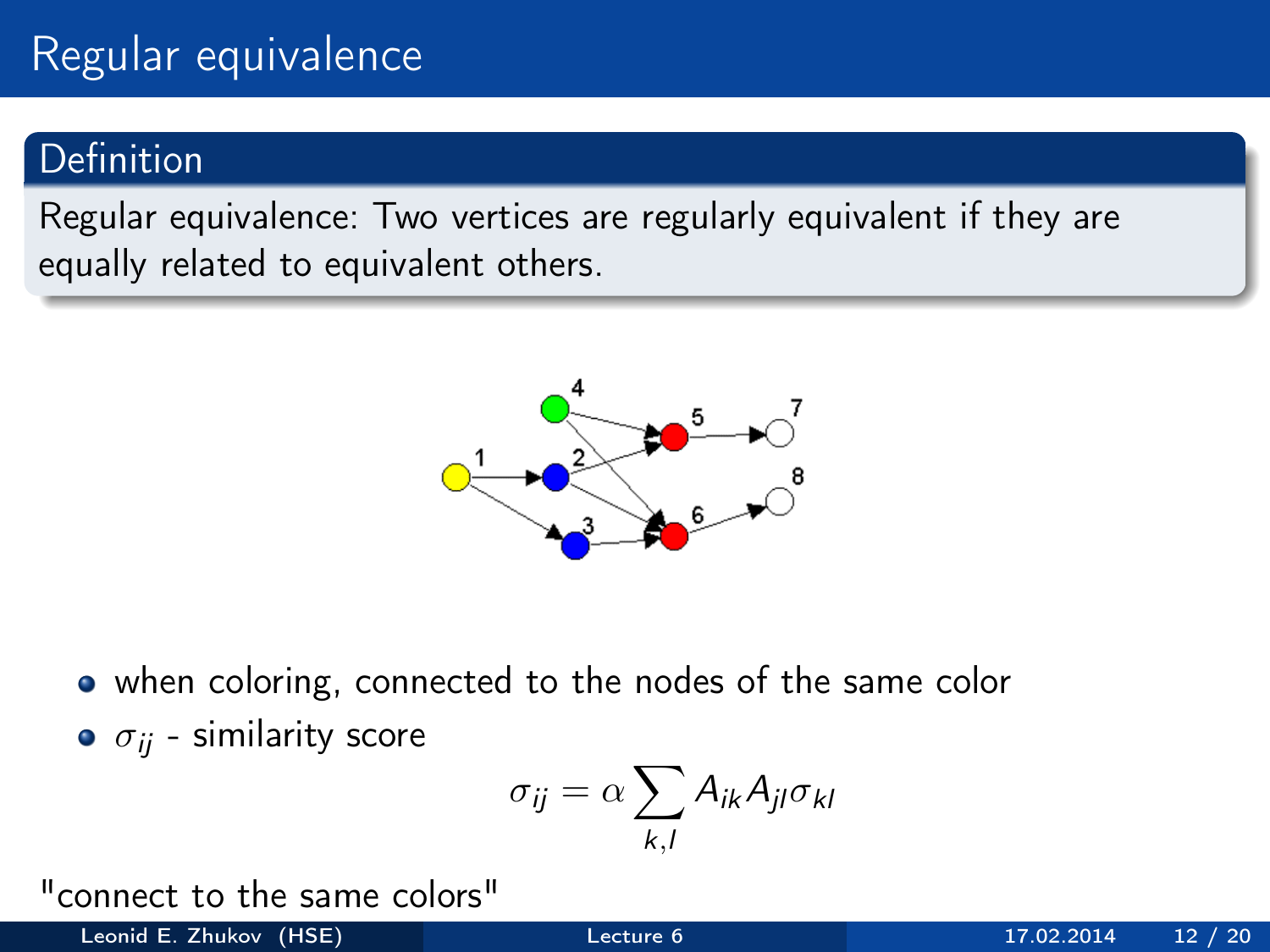# Regualar Equivalence

 $\bullet$   $\sigma_{ij}$  - similarity score

$$
\sigma_{ij} = \alpha \sum_{k,l} A_{ik} A_{jl} \sigma_{kl}
$$

• should have high  $\sigma_{ii}$  - self similarity

$$
\sigma_{ij} = \alpha \sum_{k,l} A_{ik} A_{jl} \sigma_{kl} + \delta_{ij}
$$

• variation: vertices i and j are similar if i has a neighbor  $k$  similar to j

$$
\sigma_{ij} = \alpha \sum_{k} A_{ik} \sigma_{kj} + \delta_{ij}
$$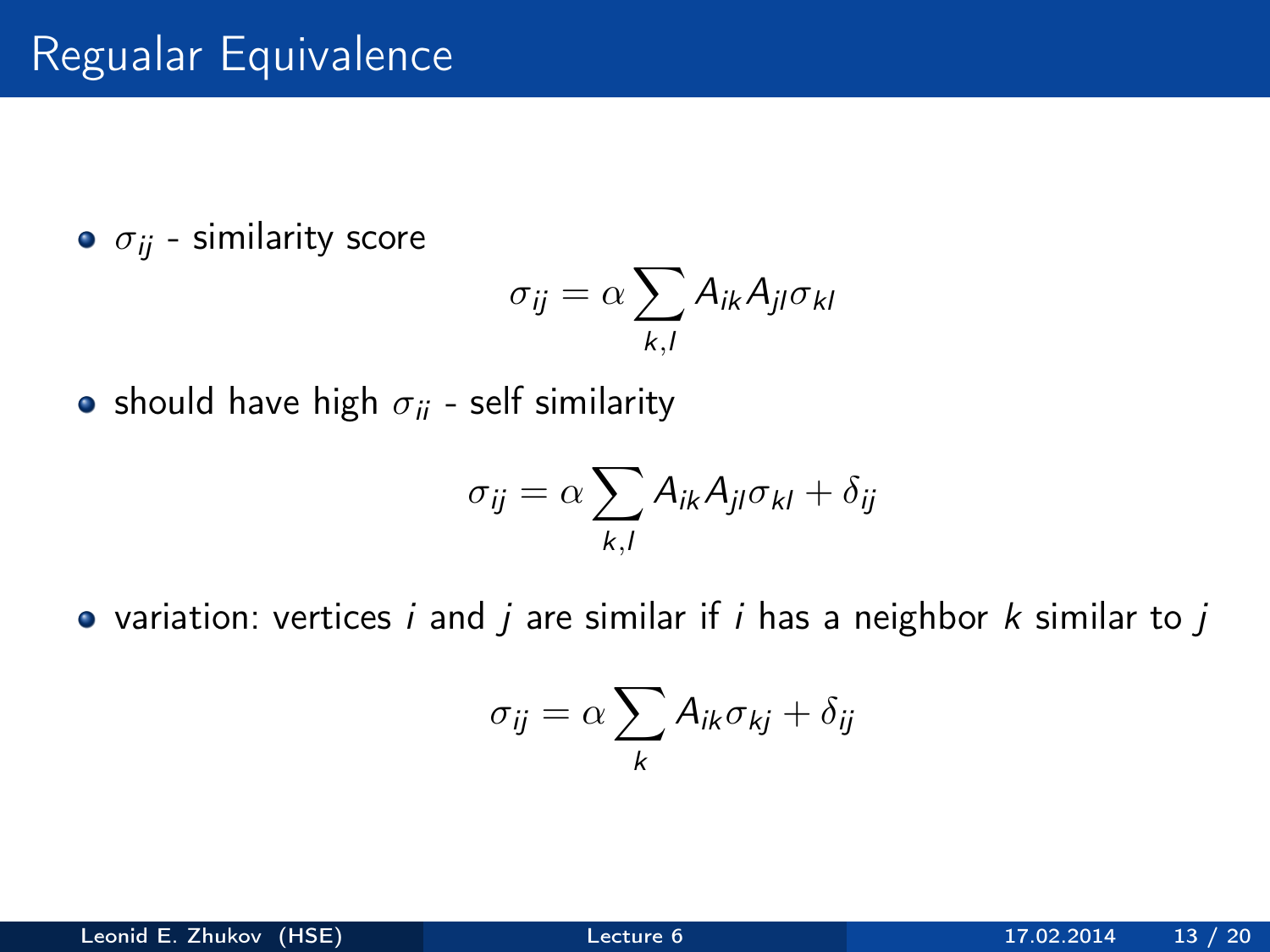**·** structural equivalence



**•** regular equivalence



structural equivalence > automorphic equivalence > regular equivalence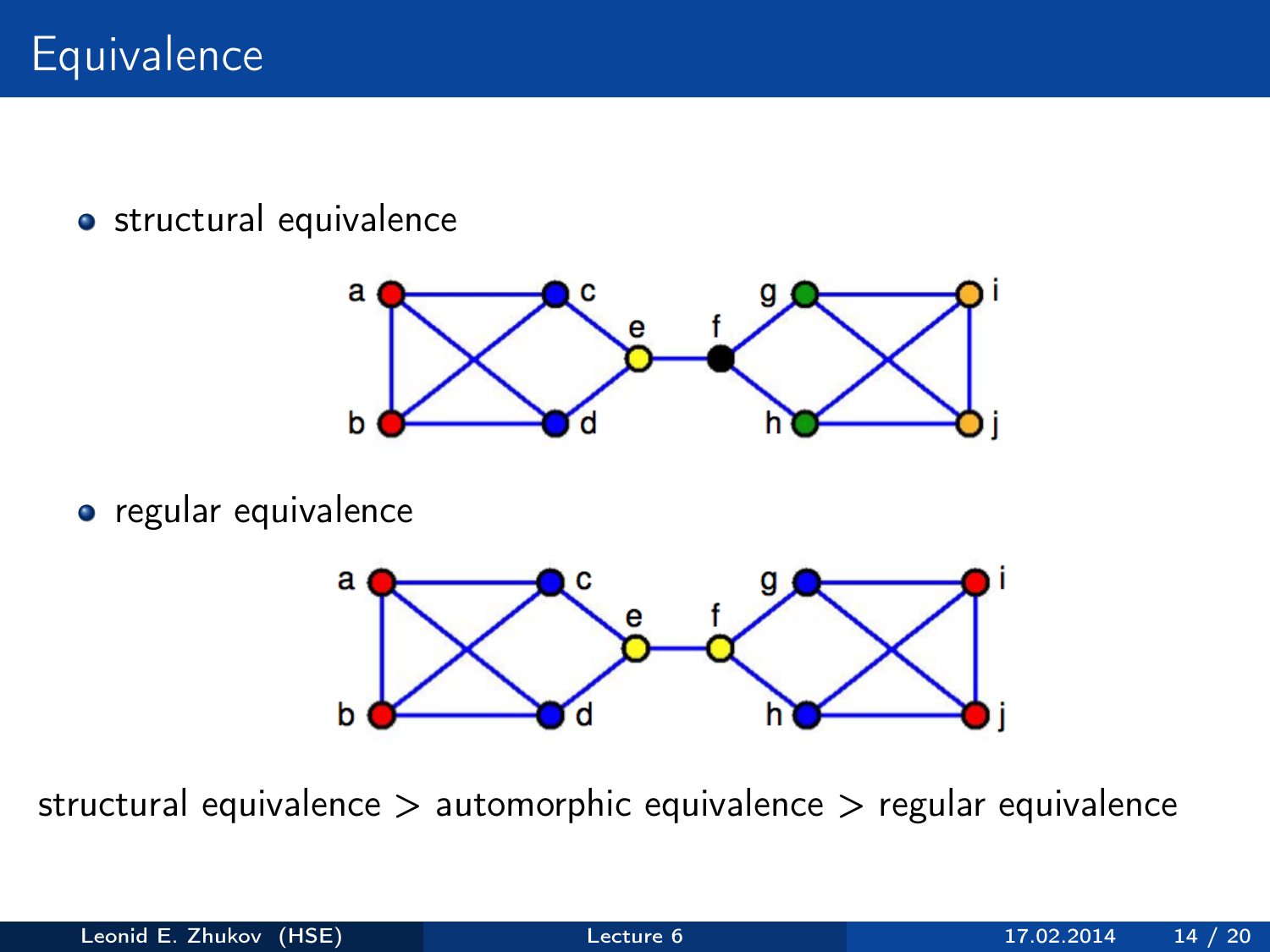# Assortative Mixing

Assortative mixing (homophily) - tendency to associate and form connections with those percieved to be similar.



Conover et al., 2011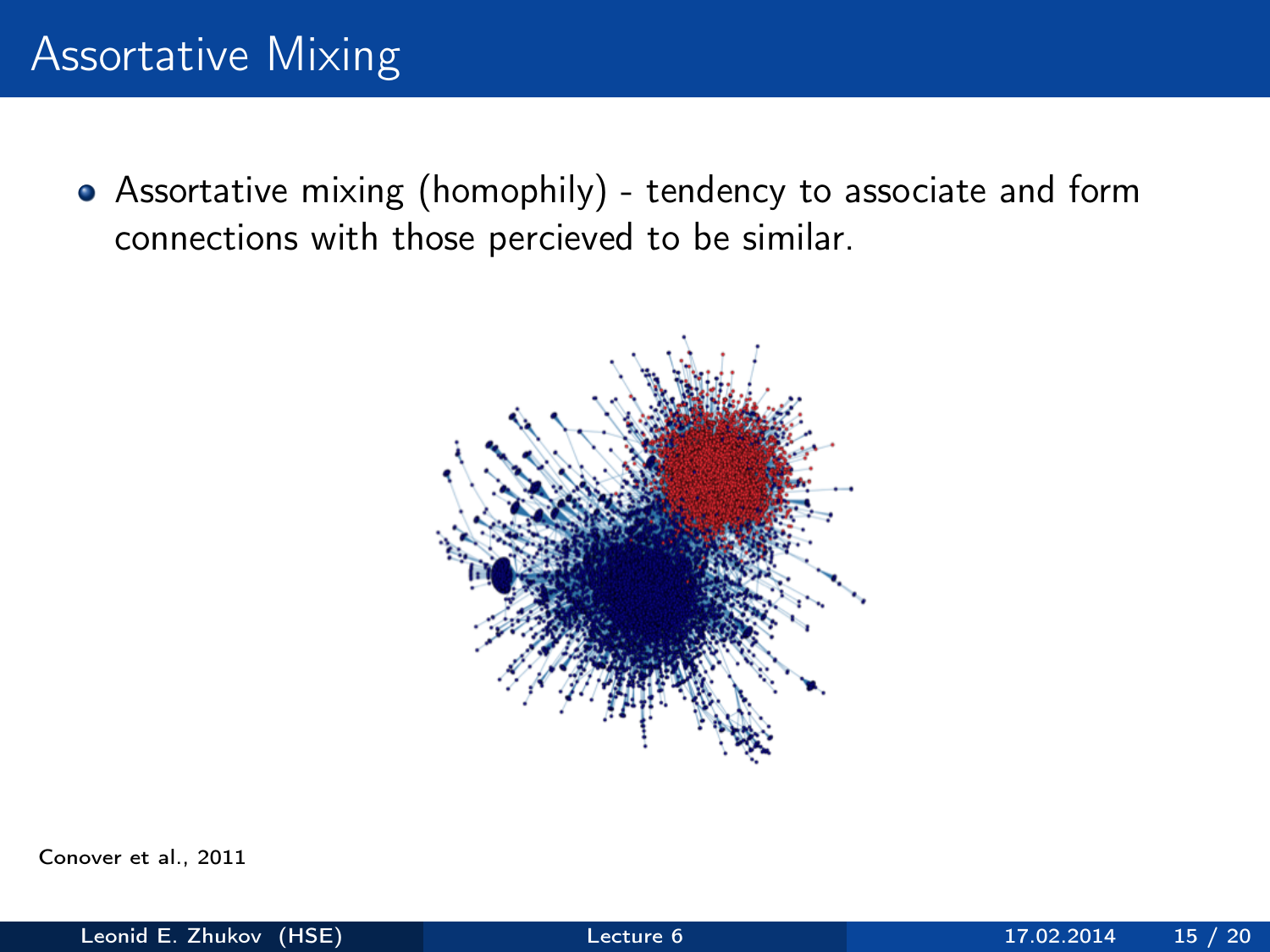## Mixing by node value

- Let every node has a scalar value  $x_i$  associated with it
- Average and covariance over edges

$$
\langle x \rangle = \frac{\sum_{i} k_{i}x_{i}}{\sum_{i} k_{i}} = \frac{1}{2m} \sum_{i} k_{i}x_{i} = \frac{1}{2m} \sum_{ij} A_{ij}x_{i}
$$

$$
var = \frac{1}{2m} \sum_{ij} A_{ij} (x_{i} - \langle x \rangle)^{2} = \frac{1}{2m} \sum_{i} k_{i} (x_{i} - \langle x \rangle)^{2}
$$

$$
cov = \frac{1}{2m} \sum_{ij} A_{ij} (x_{i} - \langle x \rangle) (x_{j} - \langle x \rangle)
$$

**•** Assortativity coefficient

$$
r = \frac{cov}{var} = \frac{\sum_{ij} \left( A_{ij} - \frac{k_i k_j}{2m} \right) x_i x_j}{\sum_{ij} \left( k_i \delta_{ij} - \frac{k_i k_j}{2m} \right) x_i x_j}
$$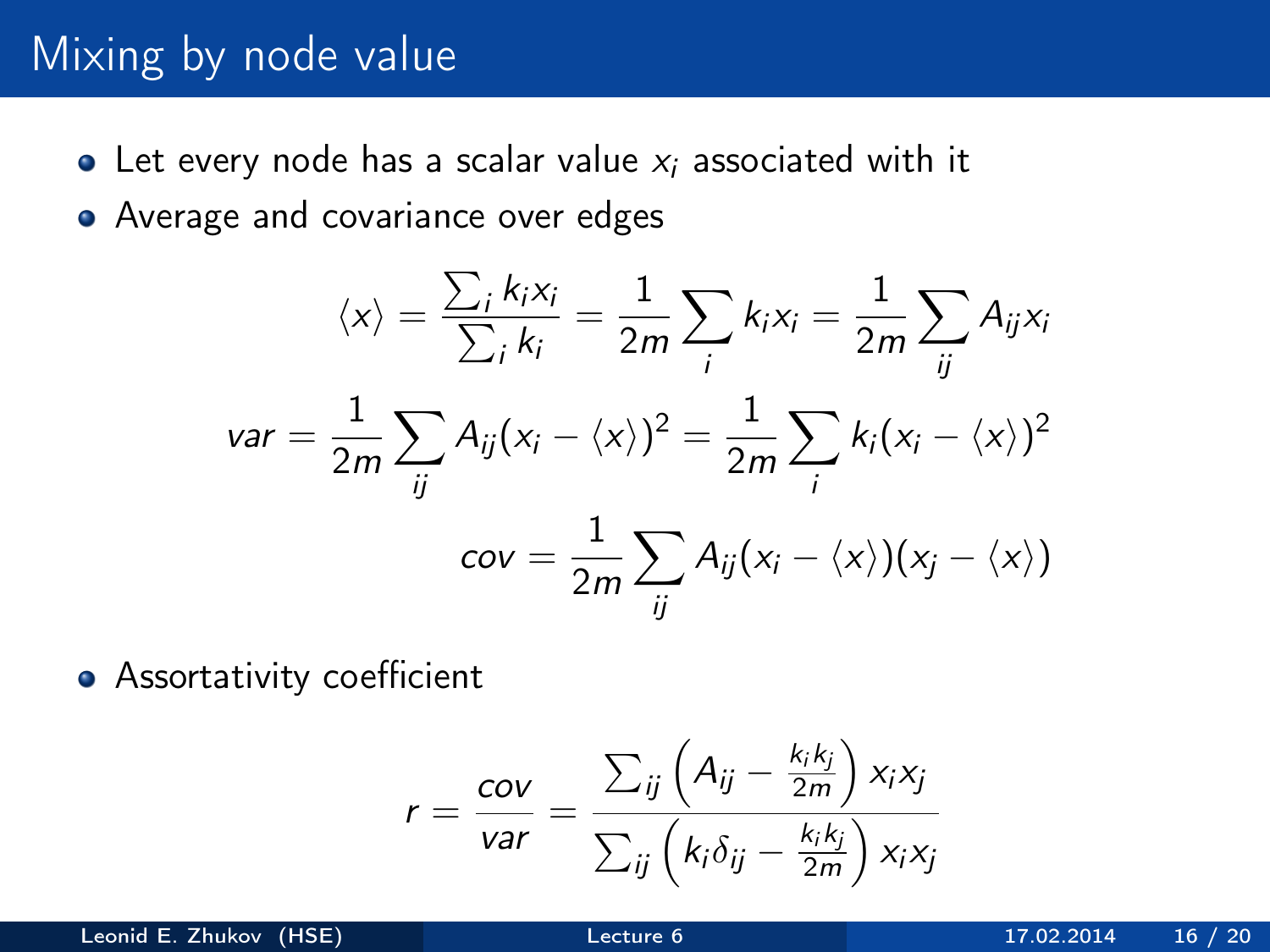## Node degree correlation

Nearest neighbours average connectivity of nodes with degree k:

$$
\langle k_{nn}\rangle=\sum_{k'}k'P(k'|k)
$$



PastorSatorras et al. , 2001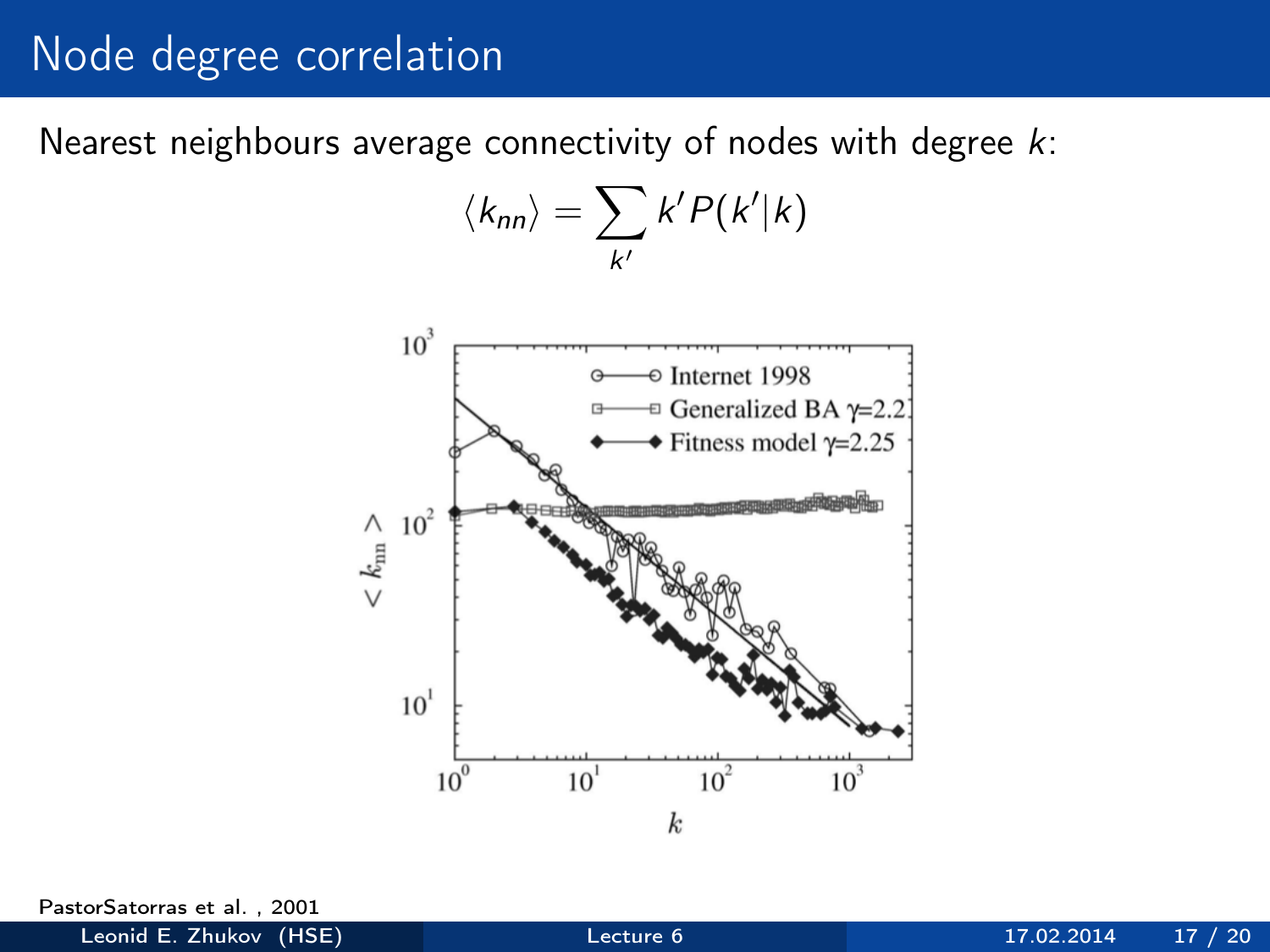# Degree correlation

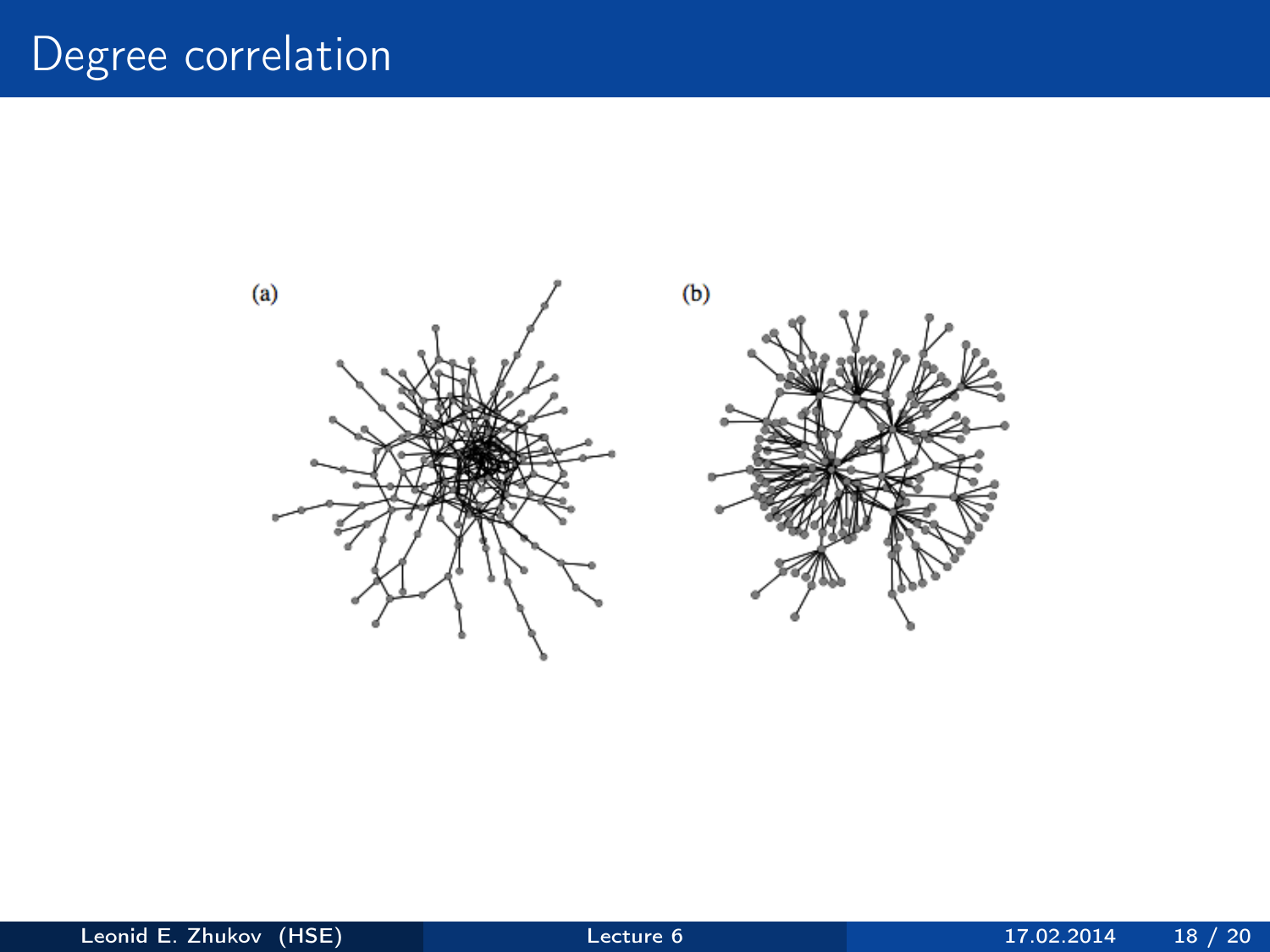# Mixing by node degree

Assortative mixing by node degree,  $x_i \leftarrow k_i$ 

$$
r = \frac{\sum_{ij} \left( A_{ij} - \frac{k_i k_j}{2m} \right) k_i k_j}{\sum_{ij} \left( k_i \delta_{ij} - \frac{k_i k_j}{2m} \right) k_i k_j}
$$

**•** Computations:

$$
S_1 = \sum_i k_i = 2m
$$
  
\n
$$
S_2 = \sum_i k_i^2
$$
  
\n
$$
S_3 = \sum_i k_i^3
$$
  
\n
$$
S_e = \sum_{ij} A_{ij} k_i k_j
$$

**•** Assoratitivity coefficient

$$
r = \frac{S_e S_1 - S_2^2}{S_3 S_1 - S_2^2}
$$